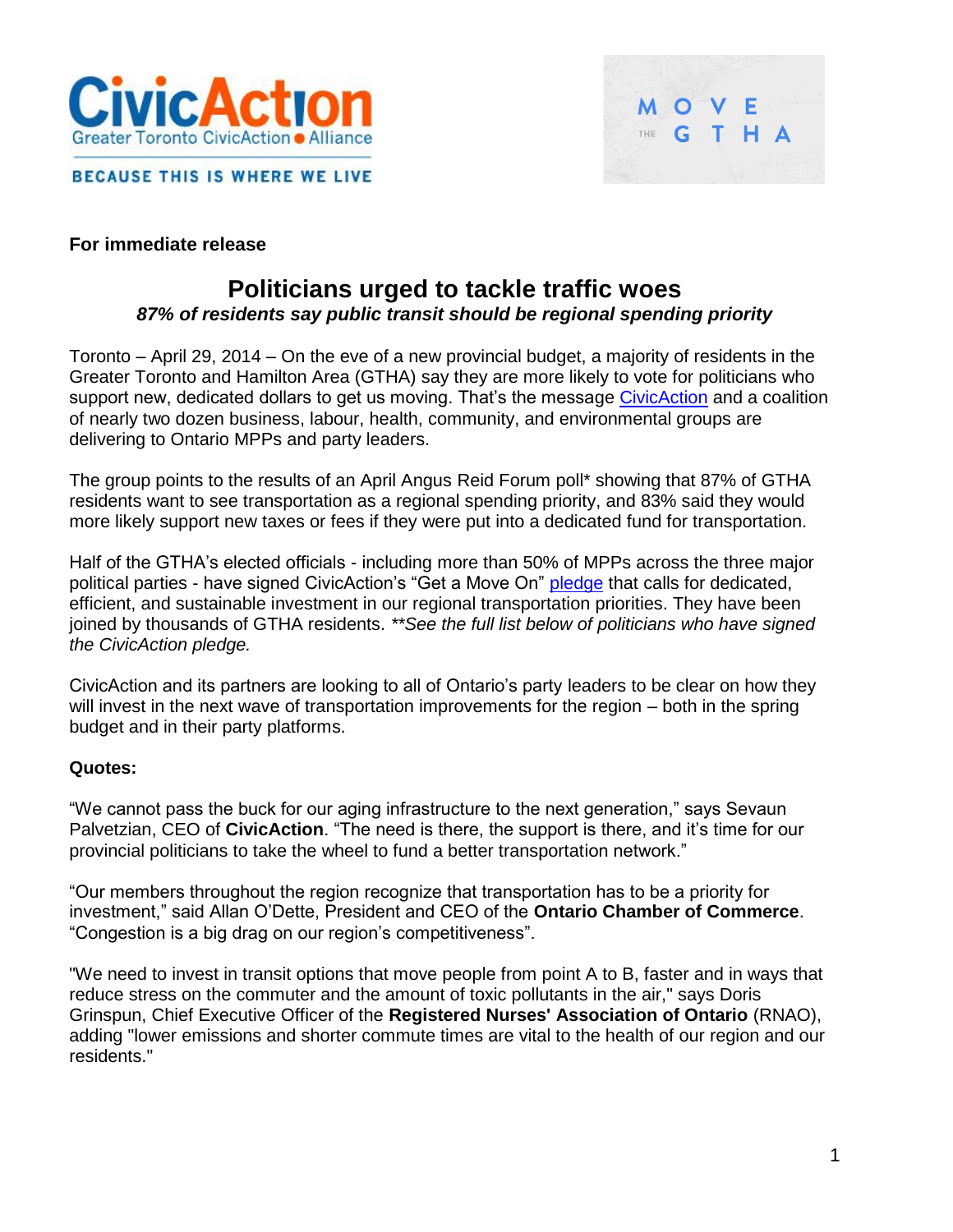#### **Quick Facts:**

- 87% of residents agree public transit should be a regional spending priority
- 60% of respondents said they would support an increase in taxes and fees to improve transportation infrastructure.
- 83% of residents would be more likely to support new revenue sources if they were put into a dedicated fund for transportation
- 59% of residents said they would more likely support a political leader who proposed funding ideas to directly support transportation improvements in their community
- 189 GTHA politicians from all major parties have signed CivicAction's Your32 pledge to support new ways to fund a better transportation network

*\*Survey conducted from April 4-7, 2014 with 1042 GTHA-resident members of the Angus Reid Forum. For more information go to [www.movethegtha.com](http://www.movethegtha.com/)*

### **21 organizations supporting today's call for action:**

Asthma Society of Canada, Canadian Association of Physicians for the Environment, Canadian Environmental Law Association, Clean Air Partnership, CodeRedTO, Cycle Toronto, David Suzuki Foundation, Environmental Defence, Evergreen CityWorks, the Greater Toronto CivicAction Alliance, Ontario Chamber of Commerce, The Pembina Institute, Pollution Probe, Registered Nurses' Association of Ontario, Toronto & York Region Labour Council, Toronto Atmospheric Fund, Toronto Centre for Active Transportation, Toronto Environmental Alliance, Toronto Public Health, Transport Action Ontario, TTCriders.

- 30 -

**About CivicAction's Your32 campaign** - CivicAction and its 50+ team of civic Champions and Regional Co-Captains have built support for a better regional transportation system and new sustainable ways to pay for it. For more information, visit www.your32.com.

### **About CivicAction**

For the past 10 years, the Greater Toronto CivicAction Alliance (CivicAction) has brought together senior executives and rising leaders from all sectors to tackle some of our region's toughest social, economic, and environmental challenges. For more information, visit: www.civicaction.ca, @CivicActionGTA

### **About Move the GTHA**

Move the GTHA is a group of organizations working together to build awareness and engagement in support of investment in our region's transportation system. The group represents a diversity of constituents and perspectives – health, labour, business, policy, environment, and citizen advocacy. Specifically, Move the GTHA is advocating for long-term dedicated funding for an efficient, accessible, affordable, and fully integrated regional transportation system, with an accountable and an effective regional governance system.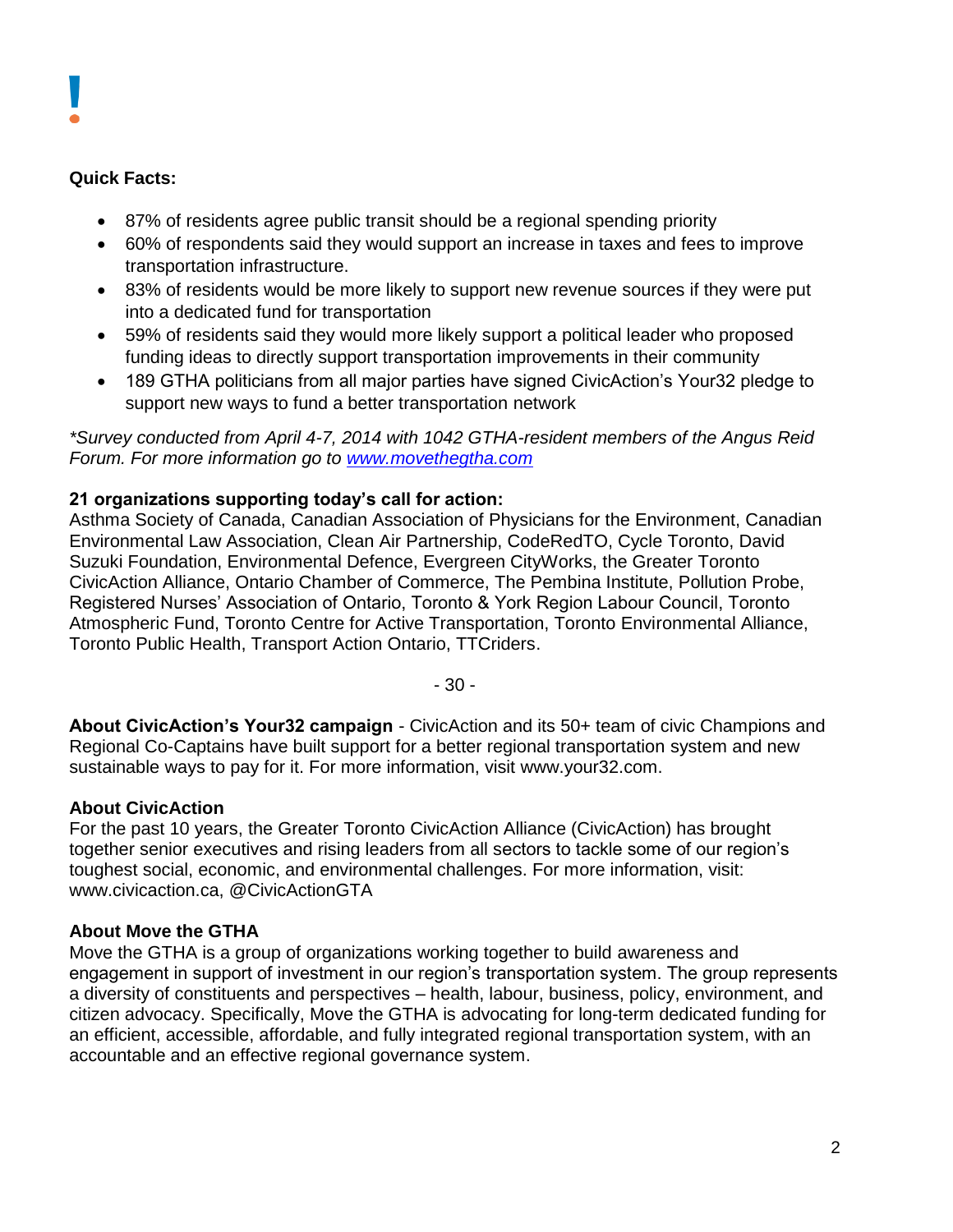#### **189 Elected Officials who have signed CivicAction's [Your32](http://www.your32.com/) Pledge to Get a Move On** *(as of April 29, 2014):*

## **HALTON REGION**

| <b>Rick Goldring</b>      | <b>Burlington</b>   | Mayor                                          |
|---------------------------|---------------------|------------------------------------------------|
| <b>Blair Lancaster</b>    | <b>Burlington</b>   | Councillor (Ward 6)                            |
| <b>Jack Dennison</b>      | <b>Burlington</b>   | Councillor (Ward 4)                            |
| <b>Marianne Meed Ward</b> | <b>Burlington</b>   | Councillor (Ward 2)                            |
| <b>Rick Bonnette</b>      | <b>Halton Hills</b> | Mayor                                          |
| Ann Lawlor                | <b>Halton Hills</b> | Councillor (Ward 4)                            |
| Clark A. Somerville       | <b>Halton Hills</b> | Regional Councillor (Ward 1&2)                 |
| Jane Fogal                | <b>Halton Hills</b> | Regional Councillor (Ward 3&4)                 |
| <b>Gordon Krantz</b>      | <b>Milton</b>       | Mayor and Regional Councillor                  |
| Arnold Huffman            | Milton              | Local Councillor (Ward 5)                      |
| <b>Brian Penman</b>       | Milton              | Local and Regional Councillor (Ward<br>1,6,7,8 |
| <b>Greg Nelson</b>        | Milton              | Local Councillor (Ward 2)                      |
| <b>Mike Cluett</b>        | Milton              | Local Councillor (Ward 6)                      |
| <b>Rick DiLorenzo</b>     | Milton              | Local Councillor (Ward 7)                      |
| <b>Rick Malboeuf</b>      | Milton              | Local Councillor (Ward 4)                      |
| <b>Sharon Barkley</b>     | Milton              | Local Councillor (Ward 1)                      |
| Zeeshan Hamid             | Milton              | Local Councillor (Ward 8)                      |
| <b>Rob Burton</b>         | Oakville            | Mayor                                          |
| Alan Johnston             | Oakville            | <b>Regional Councillor (Ward 1)</b>            |
| Allan Elgar               | Oakville            | <b>Regional Councillor (Ward 4)</b>            |
| <b>Dave Gittings</b>      | Oakville            | Town Councillor (Ward 3)                       |
| <b>Jeff Knoll</b>         | Oakville            | Regional Councillor (Ward 5)                   |
| <b>Marc Grant</b>         | Oakville            | Town Councillor (Ward 5)                       |
| Pam Damoff                | Oakville            | Town Councillor (Ward 2)                       |
| Ralph Robinson            | Oakville            | Town Councillor (Ward 1)                       |
| <b>Tom Adams</b>          | Oakville            | Regional Councillor (Ward 6)                   |
| <b>Kevin Daniel Flynn</b> | Oakville            | <b>MPP</b>                                     |
|                           |                     |                                                |

#### **HAMILTON**

| <b>Brian McHattie</b> | Hamilton                             | Councillor (Ward 1) |
|-----------------------|--------------------------------------|---------------------|
| Monique Taylor        | <b>Hamilton Mountain</b>             | <b>MPP</b>          |
| <b>Paul Miller</b>    | <b>Hamilton East-Stoney</b><br>Creek | <b>MPP</b>          |
| <b>Chris Charlton</b> | <b>Hamilton Mountain</b>             | MP                  |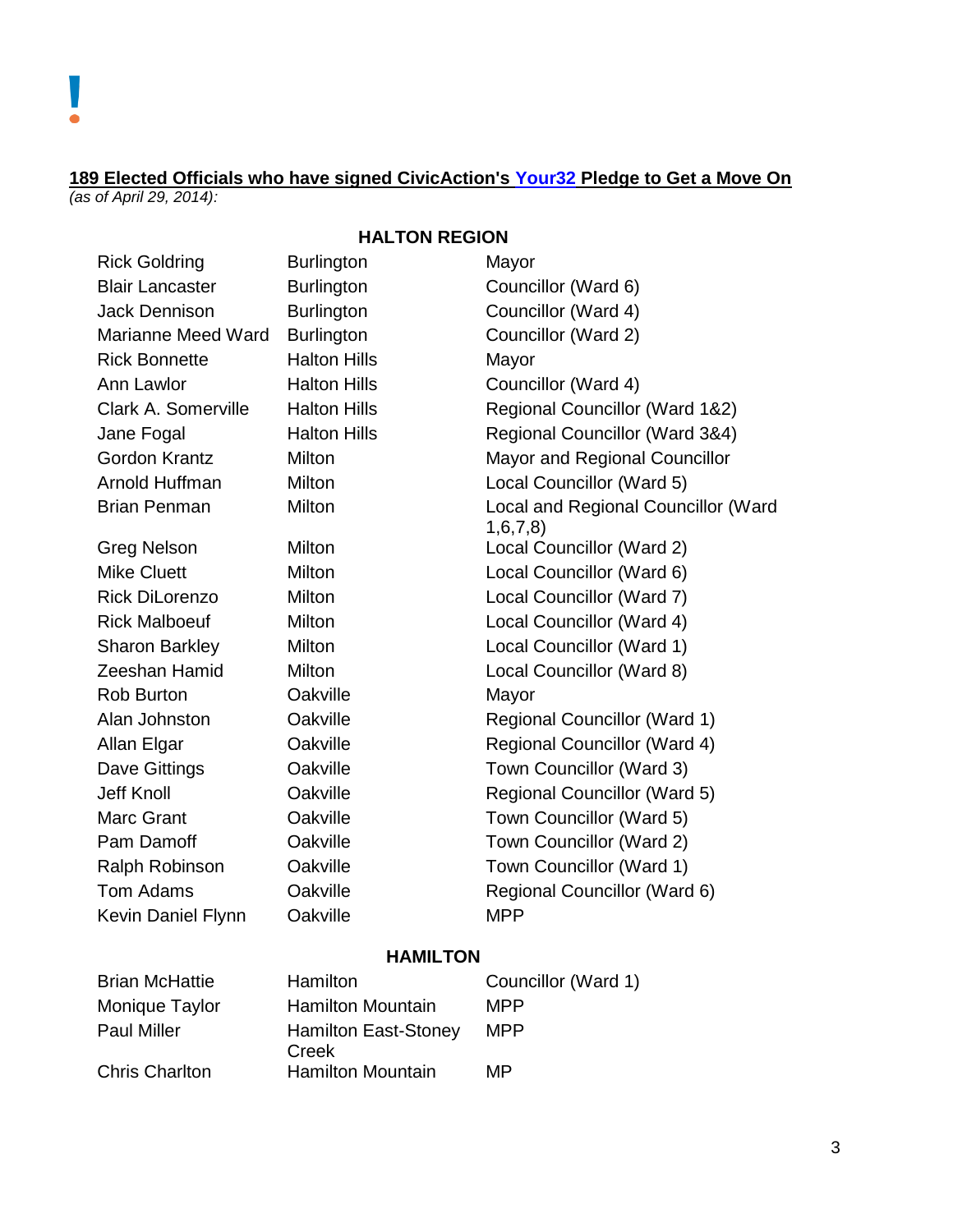| David Christopherson Hamilton Centre |                             | MP |
|--------------------------------------|-----------------------------|----|
| Wayne Martson                        | <b>Hamilton East-Stoney</b> | MP |
|                                      | Creek                       |    |

# **REGION OF DURHAM**

| <b>Steve Parish</b>      | Ajax           | Mayor                              |
|--------------------------|----------------|------------------------------------|
| Colleen Jordan           | Ajax           | Regional Councillor (Ward 3-4)     |
| Joanne Dies              | Ajax           | Councillor (Ward 3)                |
| Marilyn Crawford         | Ajax           | Councillor (Ward 1)                |
| Pat Brown                | Ajax           | Councillor (Ward 4)                |
| <b>Renrick Ashby</b>     | Ajax           | Councillor (Ward 2)                |
| <b>Shaun Collier</b>     | Ajax           | Regional Councillor (Ward 1-2)     |
| <b>Wendy Partner</b>     | Clarington     | Councillor (Ward 4)                |
| Doug Sanders             | Oshawa         | <b>City Councillor</b>             |
| <b>David Pickles</b>     | Pickering      | Councillor (Ward 3)                |
| Doug Dickerson           | Pickering      | Councillor (Ward 2)                |
| Peter Rodrigues          | Pickering      | Councillor (Ward 3)                |
| <b>Beverly Northeast</b> | Uxbridge       | Councillor (Ward 1)                |
| Don Mitchell             | Whitby         | <b>Regional Councillor</b>         |
| Elizabeth Roy            | Whitby         | Councillor (Ward 2)                |
| Lorne Coe                | Whitby         | Deputy Mayor & Regional Councillor |
| Joe Dickson              | Ajax-Pickering | <b>MPP</b>                         |

# **REGION OF PEEL**

| Emil Kolb                |                 | Chair                               |
|--------------------------|-----------------|-------------------------------------|
| <b>Elaine Moore</b>      | <b>Brampton</b> | Regional Councillor (Ward 1&5)      |
| <b>Gael Miles</b>        | <b>Brampton</b> | Regional Councillor (Ward 7&8)      |
| John Hutton              | <b>Brampton</b> | City Councillor (Ward 2&6)          |
| John Sanderson           | <b>Brampton</b> | Regional Councillor (Ward 3&4)      |
| John Sprovieri           | <b>Brampton</b> | Regional Councillor (Ward 9&10)     |
| Paul Palleschi           | <b>Brampton</b> | Regional Councillor (Ward 2&6)      |
| Marolyn Morrison         | Caledon         | Mayor                               |
| Allan Thompson           | Caledon         | Regional Councillor (Ward 2)        |
| Doug Beffort             | Caledon         | Councillor (Ward 1)                 |
| <b>Gord McClure</b>      | Caledon         | Councillor (Ward 2)                 |
| Patti Foley              | Caledon         | <b>Regional Councillor (Ward 5)</b> |
| <b>Richard Paterak</b>   | Caledon         | <b>Regional Councillor (Ward 1)</b> |
| <b>Richard Whitehead</b> | Caledon         | Regional Councillor (Ward 3&4)      |
|                          |                 |                                     |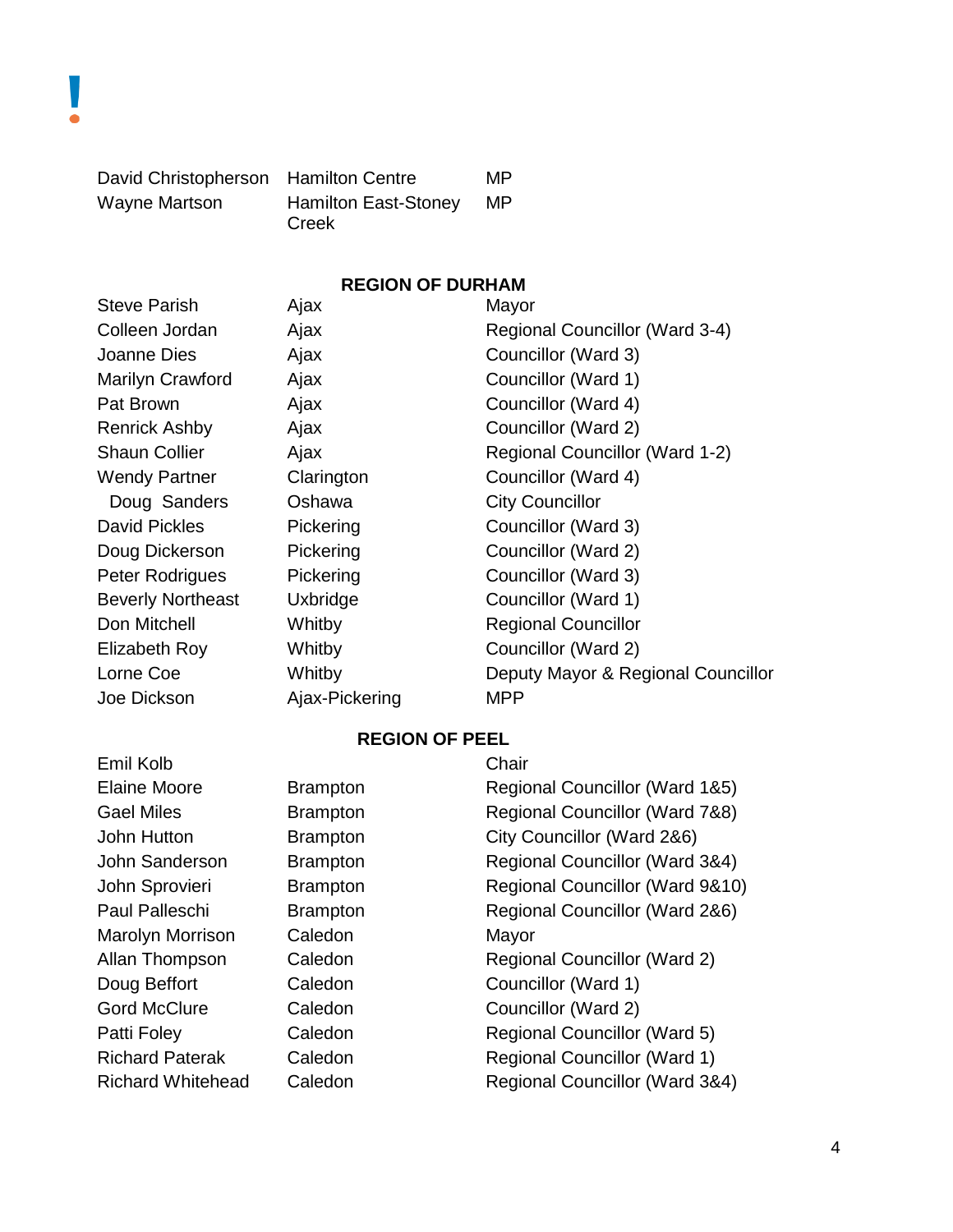Hazel McCallion Mississauga Mayor Bonnie Crombie Mississauga Councillor (Ward 5) Chris Fonseca Mississauga Councillor (Ward 3) Frank Dale Mississauga Councillor (Ward 4) George Carlson Mississauga Councillor (Ward 11) Katie Mahoney Mississauga Councillor (Ward 8) Nando Iannicca Mississauga Councillor (Ward 7) Pat Saito **Mississauga** Councillor (Ward 9) Patricia Mullin Mississauga Councillor (Ward 2) Ron Starr Mississauga Councillor (Ward 6) Hon. Charles Sousa Mississauga South MPP Jagmeet Singh Bramalea-Gore-

**Malton** Vic Dhillon Brampton West MPP

MPP

#### **TORONTO**

| Adam Vaughan            | Trinity-Spadina                    | Councillor (Ward 20) |
|-------------------------|------------------------------------|----------------------|
| Ana Bailao              | Davenport                          | Councillor (Ward 18) |
| Chin Lee                | Scarborough-Rouge<br>River         | Councillor (Ward 41) |
| <b>Frances Nunziata</b> | <b>York South-Weston</b>           | Councillor (Ward 11) |
| <b>Gary Crawford</b>    | Scarborough<br>Southwest           | Councillor (Ward 36) |
| Glenn De<br>Baeremaeker | Scarborough Centre                 | Councillor (Ward 38) |
| James Pasternak         | <b>York Centre</b>                 | Councillor (Ward 10) |
| Janet Davis             | <b>Beaches-East York</b>           | Councillor (Ward 31) |
| Jaye Robinson           | Don Valley West                    | Councillor (Ward 25) |
| <b>Joe Mihevc</b>       | St. Paul's                         | Councillor (Ward 21) |
| John Filion             | Willowdale                         | Councillor (Ward 23) |
| John Parker             | Don Valley West                    | Councillor (Ward 26) |
| Josh Colle              | Eglinton-Lawrence                  | Councillor (Ward 15) |
| <b>Josh Matlow</b>      | St. Paul's                         | Councillor (Ward 22) |
| Karen Stintz            | Eglinton-Lawrence                  | Councillor (Ward 16) |
| Kristyn Wong-Tam        | <b>Toronto Centre-</b><br>Rosedale | Councillor (Ward 27) |
| Maria Aguimeri          | <b>York Centre</b>                 | Councillor (Ward 9)  |
| <b>Mark Grimes</b>      | Etobicoke-Lakeshore                | Councillor (Ward 6)  |
| Mary Fragedakis         | Toronto-Danforth                   | Councillor (Ward 29) |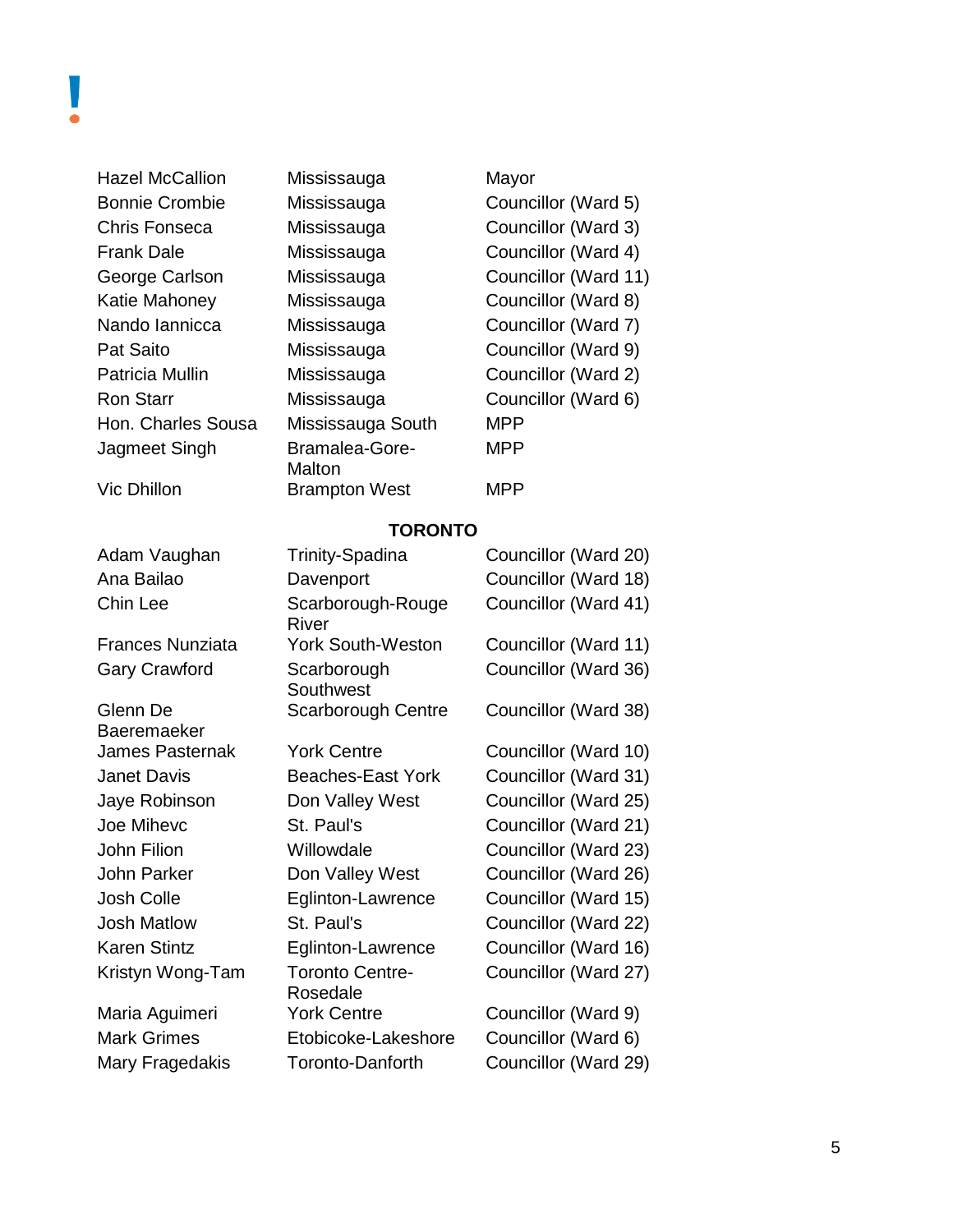| Mary-Margaret<br>McMahon | <b>Beaches-East York</b>           | Councillor (Ward 32)                                |
|--------------------------|------------------------------------|-----------------------------------------------------|
| <b>Michael Thompson</b>  | <b>Scarborough Centre</b>          | Councillor (Ward 37)                                |
| Mike Layton              | <b>Trinity-Spadina</b>             | Councillor (Ward 19)                                |
| Pam McConnell            | <b>Toronto Centre-</b><br>Rosedale | Councillor (Ward 28)                                |
| <b>Paul Ainslie</b>      | Scarborough East                   | Councillor (Ward 43)                                |
| Paula Fletcher           | <b>Toronto-Danforth</b>            | Councillor (Ward 30)                                |
| Peter Milczyn            | Etobicoke-Lakeshore                | Councillor (Ward 5)                                 |
| Raymond Cho              | Scarborough-Rouge<br>River         | Councillor (Ward 42)                                |
| <b>Sarah Doucette</b>    | Parkdale-High Park                 | Councillor (Ward 13)                                |
| <b>Shelley Carroll</b>   | Don Valley East                    | Councillor (Ward 33)                                |
| <b>Bas Balkissoon</b>    | Scarborough-Rouge<br><b>River</b>  | <b>MPP</b>                                          |
| <b>Cheri DiNovo</b>      | Parkdale-High Park                 | MPP                                                 |
| David Zimmer             | Willowdale                         | MPP                                                 |
| Donna H. Cansfield       | Etobicoke-Centre                   | MPP                                                 |
| Hon. Eric Hoskins        | St. Paul's                         | <b>MPP</b>                                          |
| Hon. Glen Murray         | <b>Toronto Centre</b>              | Minister of Transportation &<br>Infrastructure, MPP |
| Hon. Kathleen<br>Wynne   | Don Valley West                    | Premier, MPP                                        |
| Jonah Schein             | Davenport                          | <b>GTA Issues Critic, MPP</b>                       |
| Laura Albanese           | <b>York South-Weston</b>           | MPP                                                 |
| Lorenzo Berardinetti     | Scarborough<br>Southwest           | <b>MPP</b>                                          |
| Mario Sergio             | <b>York West</b>                   | MPP                                                 |
| <b>Michael Coteau</b>    | Don Valley East                    | <b>MPP</b>                                          |
| <b>Michael Prue</b>      | <b>Beaches-East York</b>           | <b>Finance Critic, MPP</b>                          |
| <b>Mike Colle</b>        | Eglinton-Lawrence                  | <b>MPP</b>                                          |
| <b>Mitzie Hunter</b>     | Scarborough-<br>Guildwood          | <b>MPP</b>                                          |
| <b>Monte Kwinter</b>     | <b>York Centre</b>                 | <b>MPP</b>                                          |
| <b>Peter Tabuns</b>      | Toronto-Danforth                   | <b>MPP</b>                                          |
| <b>Rosario Marchese</b>  | <b>Trinity-Spadina</b>             | Urban Transportation Critic, MPP                    |
| Soo Wong                 | Scarborough-<br>Agincourt          | <b>MPP</b>                                          |
| <b>Tracy MacCharles</b>  | Pickering-<br>Scarborough East     | <b>MPP</b>                                          |
| <b>Andrew Cash</b>       | Davenport                          | МP                                                  |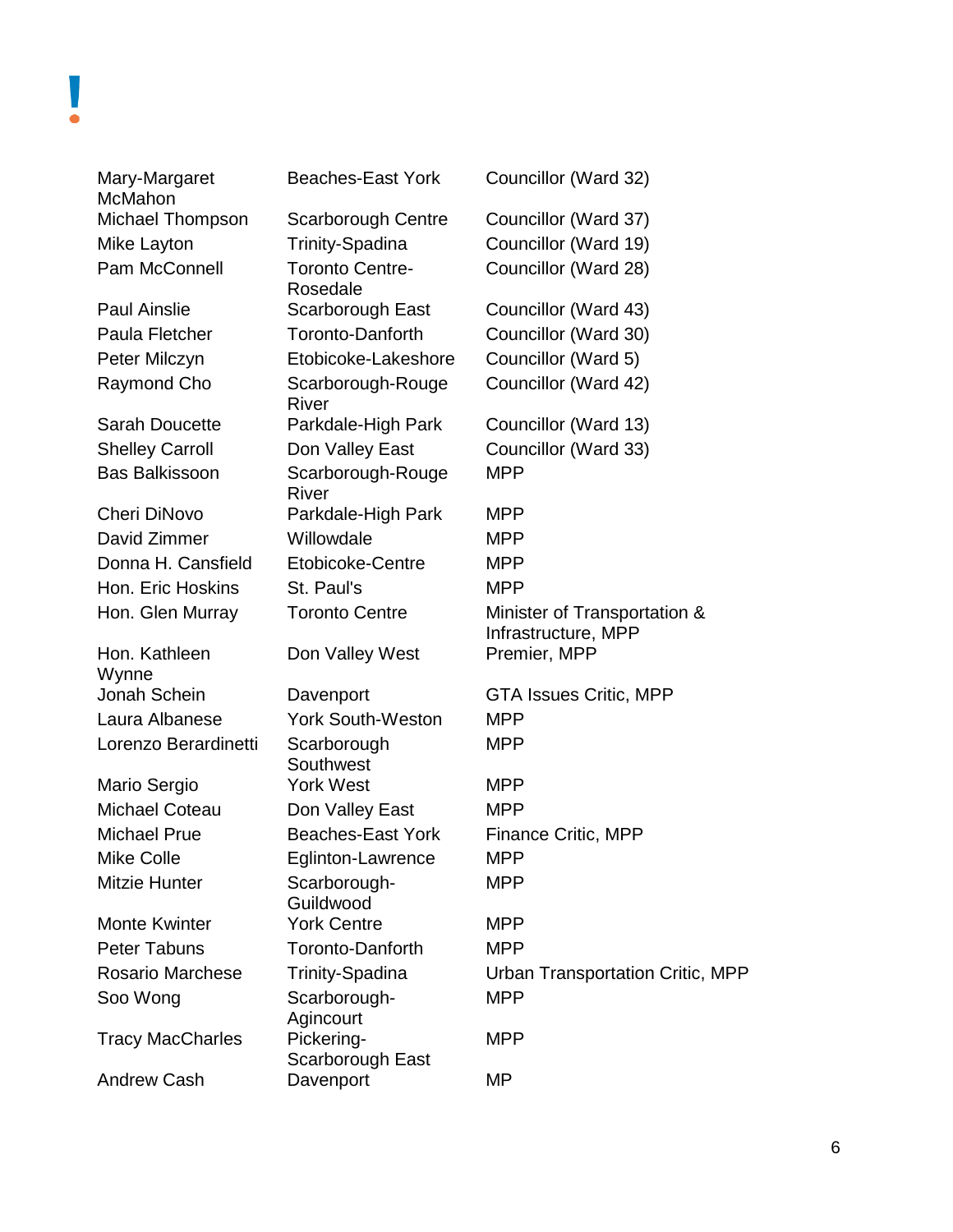| Chungsen Leung         | Willowdale                 | MΡ    |
|------------------------|----------------------------|-------|
| <b>Craig Scott</b>     | Toronto-Danforth           | MΡ    |
| Dan Harris             | Scarborough<br>Southwest   | МP    |
| Hon. Carolyn Bennett   | St. Paul's                 | MP    |
| Hon. John McKay        | Scarborough-<br>Guildwood  | МP    |
| Hon. Judy Sgro         | <b>York West</b>           | МP    |
| <b>Kirsty Duncan</b>   | Etobicoke-North            | MΡ    |
| Mark Adler             | <b>York Centre</b>         | МP    |
| <b>Matthew Kellway</b> | Beaches-East York          | MР    |
| Mike Sullivan          | York South-Weston          | MΡ    |
| Peggy Nash             | Parkdale-High Park         | МP    |
| Rathika Sitsabaiesan   | Scarborough-Rouge<br>River | MΡ    |
|                        | <b>YORK REGION</b>         |       |
| <b>Bill Fisch</b>      | <b>York Region</b>         | Chair |
| Geoffrey Dawe          | Aurora                     | Mavo  |

| BIII FISCH           | YORK Region      | Unair                            |
|----------------------|------------------|----------------------------------|
| <b>Geoffrey Dawe</b> | Aurora           | Mayor                            |
| <b>Chris Ballard</b> | Aurora           | Councillor                       |
| John Abel            | Aurora           | Councillor                       |
| <b>Paul Pirri</b>    | Aurora           | Councillor                       |
| Virginia Hackson     | East Gwillimbury | Mayor                            |
| <b>Robert Grossi</b> | Georgina         | Mayor                            |
| Danny Wheeler        | Georgina         | Deputy Mayor/Regional Councillor |
| Ken Hackenbrook      | Georgina         | Councillor (Ward 4)              |
| Steve Pellegrini     | King             | Mayor                            |
| Cleve Mortelliti     | King             | Councillor (Ward 1)              |
| Debbie Schaefer      | King             | Councillor (Ward 5)              |
| Linda Pabst          | King             | Councillor (Ward 3)              |
| Frank Scarpitti      | Markham          | Mayor (Ward 1-8)                 |
| Alan Ho              | Markham          | Councillor (Ward 6)              |
| Alex Chiu            | Markham          | Councillor (Ward 8)              |
| Carolina Moretti     | Markham          | Councillor (Ward 4)              |
| Colin Campbell       | Markham          | Councillor (Ward 5)              |
| Don Hamilton         | Markham          | Councillor (Ward 3)              |
| Gordon Landon        | Markham          | Regional Councillor (Ward 1-8)   |
| <b>Howard Shore</b>  | Markham          | Councillor (Ward 2)              |
| Jack Heath           | Markham          | Deputy Mayor (Ward 1-8)          |
|                      |                  |                                  |